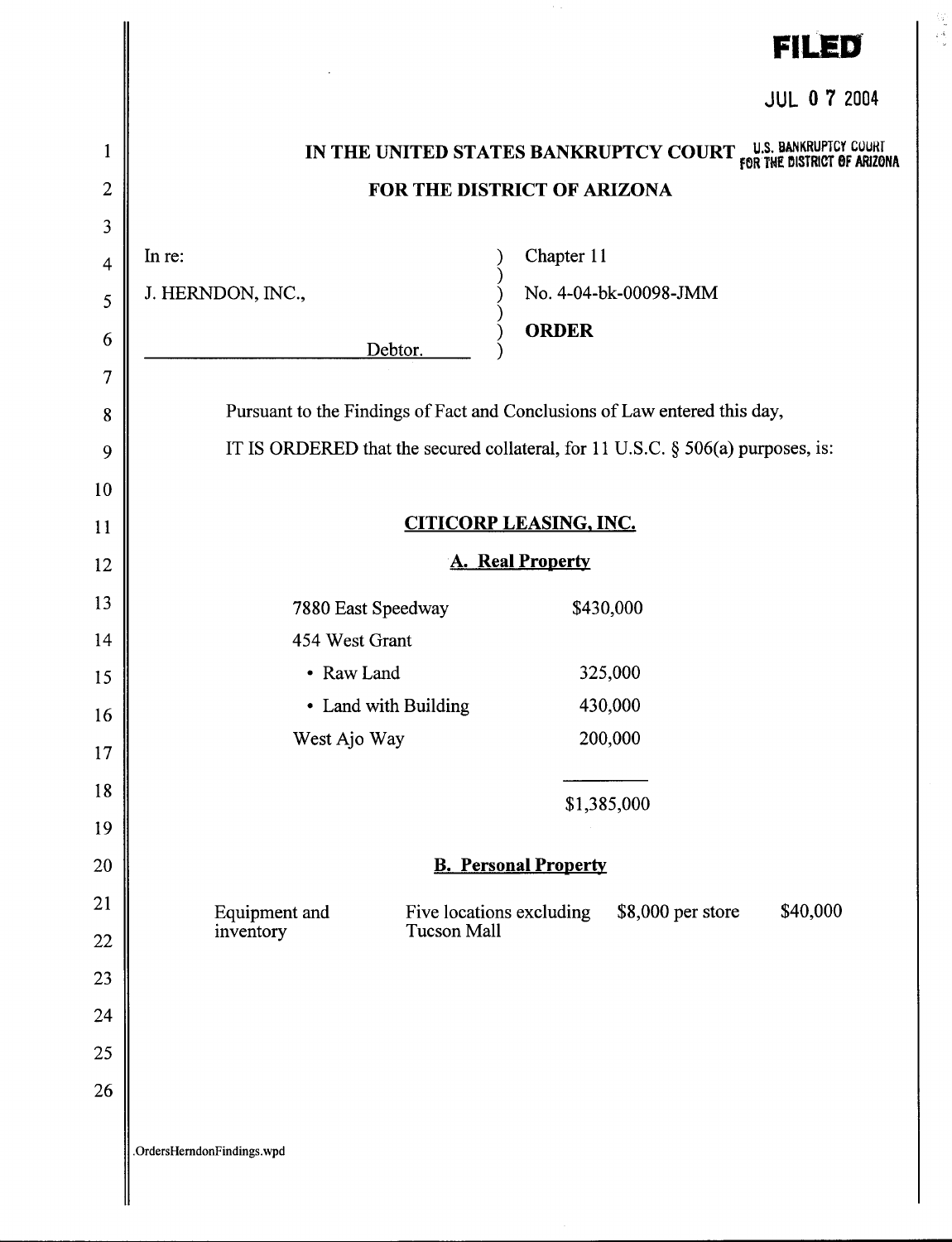|                         | $\sim$                                                |
|-------------------------|-------------------------------------------------------|
| $\mathbf{1}$            | WELLS FARGO BANK, N.A.                                |
| $\overline{2}$          | <b>A. Personal Property</b>                           |
| $\overline{\mathbf{3}}$ |                                                       |
| $\overline{\mathbf{4}}$ | Equipment and inventory<br>\$3,065<br>Tucson Mall     |
| $\mathfrak{S}$          | <b>B.</b> Real Property                               |
| 6                       | Not Applicable                                        |
| $\overline{7}$          |                                                       |
| ${\bf 8}$               | day of July, 2004.<br>Dated this _                    |
| 9                       |                                                       |
| $10\,$                  | $\overline{\rm AR}$<br>UNITED STATES BANKRUPTCY JUDGE |
| 11                      |                                                       |
| 12                      |                                                       |
| 13                      |                                                       |
| 14                      |                                                       |
| 15                      |                                                       |
| 16                      |                                                       |
| $17$                    |                                                       |
| $18\,$                  |                                                       |
| 19                      |                                                       |
| 20                      |                                                       |
| 21                      |                                                       |
| 22                      |                                                       |
| 23                      |                                                       |
| 24                      |                                                       |
| 25                      |                                                       |
| 26                      |                                                       |
|                         | $\overline{2}$<br>.OrdersHerndonFindings.wpd          |

 $\blacksquare$